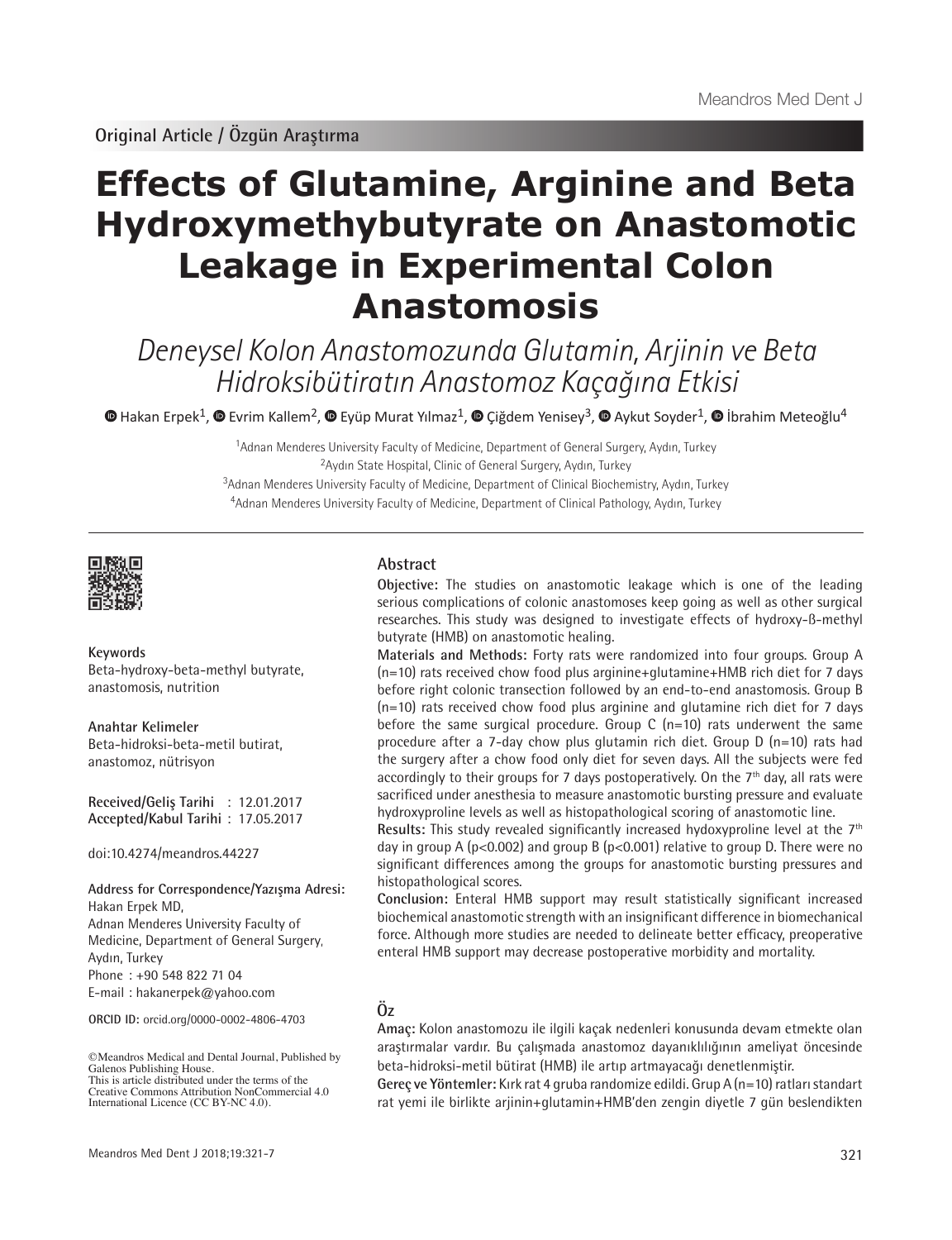sonra sağ kolon transeksiyonu ve uç uca anastomoz uygulandı. Grup B (n=10) denekleri rat yemi ile birlikte arjinin ve glutaminden zengin diyet 7 gün beslendikten sonra aynı cerrahi işlem uygulandı. Grup C (n=10) 7 günlük rat yemi ile birlikte glutaminden zengin gıda ile beslendikten sonra cerrahiye alındı. Grup D (n=10) ratları sadece standart yem ile 7 gün beslendikten sonra ameliyata alındı. Tüm denekler postoperatif 7 gün boyunca beslendiler. Yedinci gün tüm ratlar anestezi altında sakrifiye edilerek anastomoz patlama basınçları ölçüldü. Hidroksiprolin değerleri ve histolopatolojik skorlama için anastomoz hattından örnek alındı.

**Bulgular:** Çalışmamızda A ve B grubunda hidroksiprolin düzeylerinde 7 günde belirgin ölçüde artmış hidroksiprolin düzeyleri saptandı. Gruplar arasında anastomoz patlama basıncı ve histolojik iyileşme parametreleri anlamında fark yoktu.

**Sonuç:** Enteral HMB desteği anlamlı artmış biyokimyasal anastomoz direnci sağlayabilir, ancak biyokimyasal güçte fark olmayabilir. HMB'nin yararını ortaya koymak için daha fazla çalışma gereksinimi olmasına rağmen preoperatif enteral HMB desteği postoperatif postoperatif mortalite ve morbiditeyi düşürebilir.

## **Introduction**

Although anastomoses are an essential part of gastrointestinal (GI) surgery, they have carry a high risk for morbidity and mortality due to potential complications. Despite the current developments in GIS surgery, complications and particularly anastomotic leakage remains a major issue and post-operative anastomotic leakage occurs at a rate of 10-20% (1-3). The Various local and systemic factors influence on anastomotic recovery. Many investigators have tried many techniques and chemicals with regard to supporting anastomotic recovery and reducing post-operative risks (4-6). The one of the factors influencing wound healing and colon anastomosis is diet (5). The cases whose diet is inadequately planned are at higher risk for surgical complications, the wound healing in particular. Ensuring and maintaining appropriate nutritional supplementation are manifested as the important primary aim of perioperative care (7). Various amino acids influence wound healing. Glutamine, which is the most common amino acid, found in the body, accelerate mucosal growth and healing, reduce GISderived sepsis by inhibiting bacterial translocation and mediate nitrogen balance (8). Arginine, acts as L-arginine to improve immune system functions, accelerate wound healing and increase resistance to infections (9). A leucine metabolite named β-hydroxyβ-methyl butyrate (HMB) plays a significant role in wound healing and cachexia (10).

The aim of our study is to determine the role of perioperative glutamine, arginine and HMB-rich diet on anastomosichealing after elective colonic anastomosis in rats.

#### **Materials and Methods**

This study was conducted with approval of Local Animal Ethics Committee (approval number:

050.04/2011/099). Forty female Wistar Albino rats weighing between 170-220 g were used for the study. The rats were divided equally into four groups.

**Group A (arginine+glutamine+HMB):**Received 7 days of standard chow food plus arginine+glutamine+HMB rich diet preoperatively followed by right colonic transection and end-to-end anastomosis and received 7 days of standard chow food plus arginine+glutamine+HMB rich diet postoperatively before being sacrificed (n=10).

**Group B (arginine+glutamine):** Received 7 days of standard chow food plus arginine and glutamine rich diet preoperatively followed by segmental right colonic transection and end-to-end anastomosis and received 7 days of standard chow food plus arginine and glutamine rich diet postoperatively before being sacrificed (n=10).

**Group C (glutamine):** Received 7 days of standard chow food plus glutamine rich diet preoperatively followed by right colonic transection and end-to-end anastomosis and received 7 days of standard chow food plus glutamine rich diet postoperatively before being sacrificed (n=10).

**Group D (control):** Received 7 days of standard chow food preoperatively followed by right colonic transection and end-to-end anastomosis and received 7 days of standard chow food plus postoperatively before being sacrificed (n=10).

In addition to standard chow food, group A received 7 days of glutamine 1.44 g/kg/day, arginine 1.44 g/kg/day and HMB 2.6 g/kg/day (Abound Abbott Nutrition, Access Business Group, 19600 6<sup>th</sup> Street, Lakeview, CA92567-8403, USA) mixed in still tap water and continued at the same dose for 7 more days after the operation until sacrificed.

Group B received 7 days of standard chow food plus glutamine 1.5 g/kg/day and arginine 1.63 g/kg/ day (Impact Glutamine, Nestle Health Care Nutrition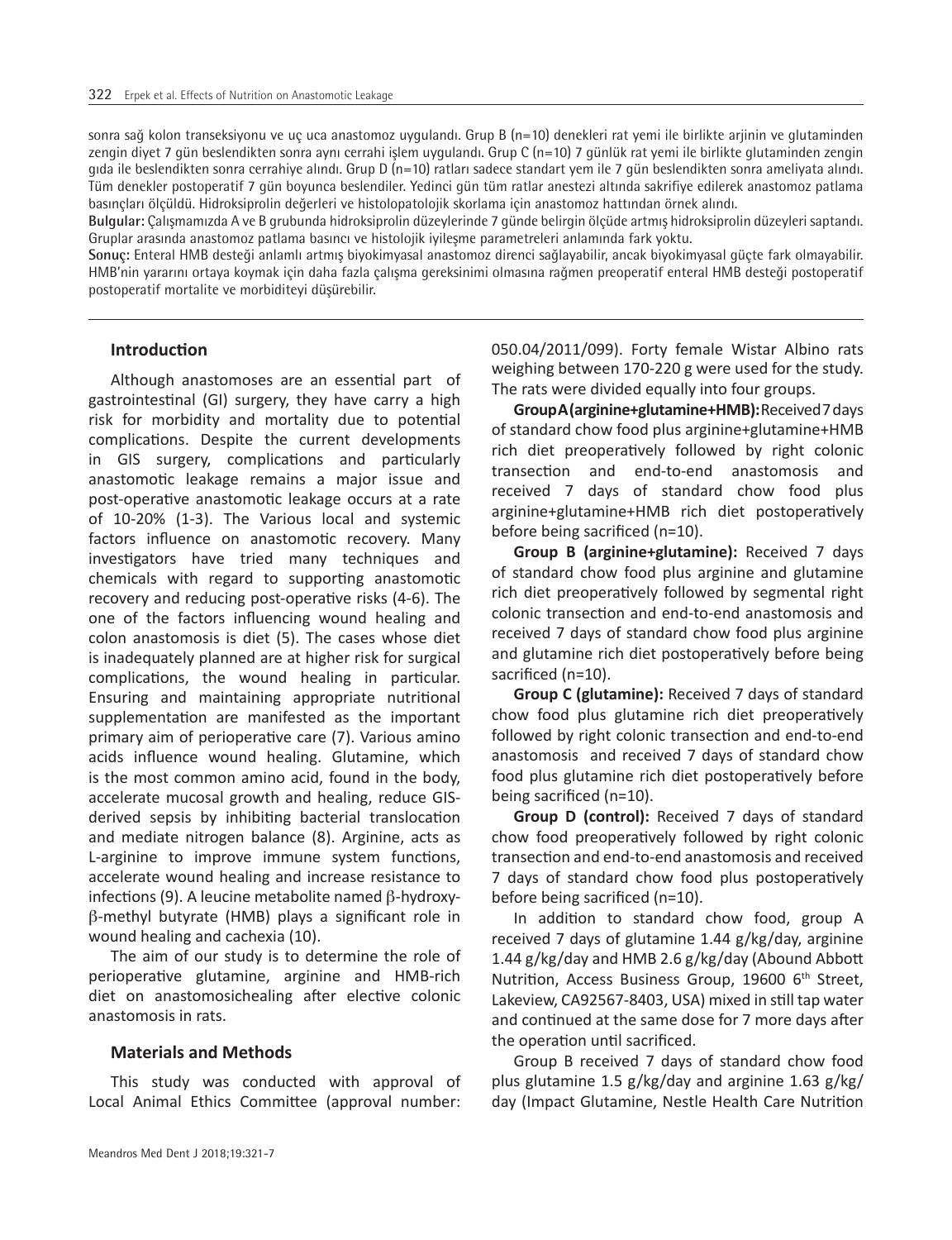Germany) before the operation and continued at the same dose for 7 more days after the operation until sacrificed.

Group C received 7 days of standard chow food plus glutamine 1.3 g/kg/day (Glutamine Resource Nestle Health Care Nutrition Germany) mixed in still tap water and continued at the same dose for further 7 days after operation until sacrificed. Since it is an experimental study on nimals, there is no need for informed consent.

#### **Surgical Procedure**

Standard chow food was discontinued in all rats 12 hours before the operation and no colon cleansing was performed. However, there was no limitation for water in the control group and enteral nutritional solution in the other groups. The abdomen was entered by a 3 cm mid-line incision in sterile conditions. Following entering the abdomen, the caecum was found and complete transection of the colon segment 4 cm distal to the ileocecal junction was performed preserving the mesocolon. End-to-end anastomosis was established with 8 single-layer inverting sutures using atraumatic 4/0 polypropylene suture material (Figure 1). Abdominal incision was sutured with 3/0 silk material and operation was completed. The rats were started feeding relative to their groups 6 hours after the procedure.

#### **Anastomotic Bursting Pressures Measurement**

All rats were sacrificed 7 days after the operation by cervical dislocation under ether anesthesia. After the sacrification, the anastomotic segment was found at relaparotomy (Figure 2). Two umbilical 6-Fr catheters were inserted at 2 cm proximal and distal regions of the anastomosis using cut-down technique (Umbilical catheter–Bıçakçılar®). The catheters were fastened to the colon to ensure retention using 2/0 silk sutures. Thus, a 4 cm luminal segment including the anastomosic line in the middle was established (Figure 3). The intraluminal pressure was monitored electronically using a transducer (SS13L pressure transducer) and pressure line (Morton pressure resistant pressure line code: 441-Turkey) between the monitor (Biopac MP30 ultimate system Santa Barbara USA) and the catheter while saline fluid (SF) infusion at steady speed was introduced into the catheter through the distal end of the anastomosis. The highest pressure measured by the monitor just before



**Figure 1.** Anastomosis using 4/0 polypropylene suture material



**Figure 2.** Relaparotomy-the anastomotic segment was found



**Figure 3.** Anastomotic bursting pressure measurement model

the pressure reduction due to anastomosic leakage was recorded as the bursting pressure. The bursting pressure values were recorded in mmHg.

Subsequently, tissue samples for histopathological and biochemical examinations were obtained from the anastomosic lines. The tissue hydroxyproline levels were measured. The neutrophilic infiltration scores were used for histopathological scoring (Table 1).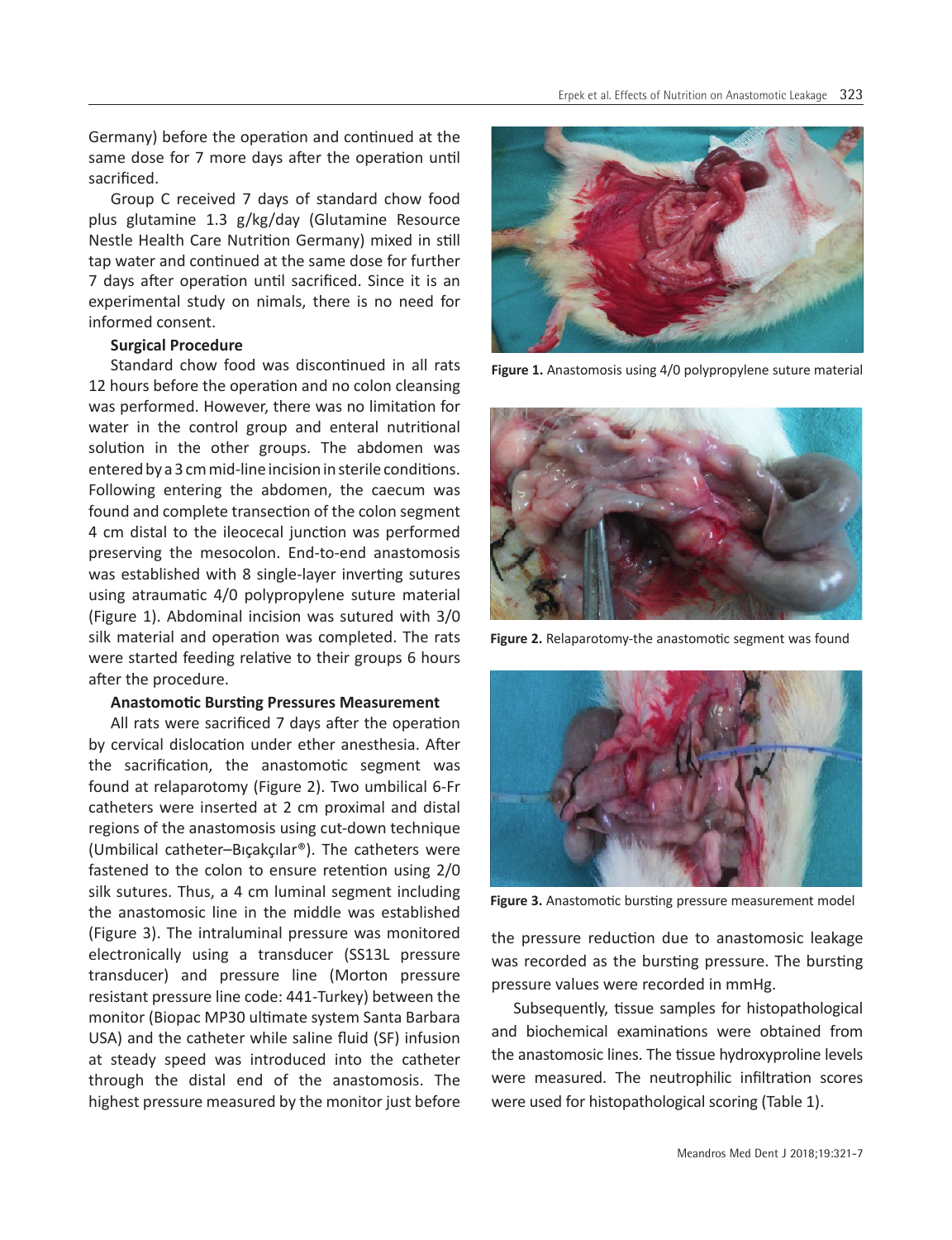**Table 1. The scoring for mucosal healing and neutrophilic infiltration. The mucosal healing was not prominent in groups, neutrophilic infiltration showed no significant difference (p=0.373)**

| <b>Score</b>            | <b>Mucosal healing</b>     | Neutrophilic infiltration | Macrophage, fibroblast and<br>neovascularization |
|-------------------------|----------------------------|---------------------------|--------------------------------------------------|
| 0                       | No healing                 | >75%                      | None                                             |
| 1                       | Surface epithelial healing | 25-75%                    | Minimum                                          |
| $\overline{2}$          | Submucosal healing         | 25-50%                    | Intense                                          |
| $\overline{\mathbf{3}}$ | Muscularis mucosa healing  | <25%                      |                                                  |
| $\overline{4}$          | Complete healing           | None                      |                                                  |

**Table 2. The anastomotic bursting pressures (mmHg). The difference was not significant among groups. The bursting pressure measurements were evenly distributed and there was no statistical difference between groups (p=0.54)**

| Rats                           | Group A (HMB) | <b>Group B</b><br>(glutamine+arginine) | <b>Group C (glutamine)</b> | Group D (control)        |  |  |
|--------------------------------|---------------|----------------------------------------|----------------------------|--------------------------|--|--|
| $\mathbf{1}$                   | 133.14        | 233.65                                 | 330.3                      | 167.93                   |  |  |
| $\overline{2}$                 | 138.91        | 210.97                                 | 204.63                     | 28.58                    |  |  |
| $\overline{\mathbf{3}}$        | 137.27        | 193.47                                 | 248.85                     | 351.23                   |  |  |
| 4                              | 146.16        | 209.31                                 | 230.22                     |                          |  |  |
| 5                              | 237.56        | 215.78                                 | 174.88                     | 254.87                   |  |  |
| 6                              | 13.45         | 236.87                                 | 251.34                     | 201.35                   |  |  |
| $\overline{7}$                 | 238.08        | 264.92                                 | 318.63                     | 302.67                   |  |  |
| 8                              | 271.84        | 253.98                                 | 334.69                     | 206.25                   |  |  |
| 9                              |               | 266.8                                  | 250.91                     | $\overline{\phantom{a}}$ |  |  |
| 10                             |               |                                        | 244.07                     | $\overline{\phantom{a}}$ |  |  |
| <b>Mean value</b>              | 164.55±82.6   | 231.75±26.2                            | 258.85±53.4                | 216.12±104.1             |  |  |
| HMB: Hydroxy-ß-methyl butyrate |               |                                        |                            |                          |  |  |

#### **Statistical Analysis**

The results of the biochemical tests and the bursting pressure measurements were analyzed using One-Way variance analysis (ANOVA). Tukey's test and Bonferroni test were used as post-hoc tests. Kruskal-Wallis test was used to compare the histopathological scores. The difference was considered significant if p value is less than 0.05.

## **Results**

Two rats from group A and 1 from group D died preoperatively and 1 rat from group D and 1 from group B lost at the postoperative period were not included in statistical analyses. One sacrificed rat from group D found to has already anastomosic leakage was also not included in statistical analyses. The bursting pressures and the group mean values at postoperative day 7 are presented in Table 2.

The bursting pressure measurements were distributed and there was no statistical difference between the groups (p=0.54)

The histopathological score evaluations were as follows; intense inflammatory cell infiltration, fibrin, granulocytes, fibroblasts and foreign body giant cells were detected at the anastomosic line in group A.

Prominent granulation tissue formation and almost chronic inflammation was found in group B. Abundant granulocytes, fibroblasts and foreign body giant cells were seen in group C. Minimal granulocytes, fibroblasts and foreign body giant cells were found in group D. Although mucosal healing was absent in all of the groups, statistical assessment for neutrophilic infiltration showed no significant difference (p=0.373).

The mean hydroxyproline levels as μg/mg wet tissue on day 7 after the operation are presented in Table 3. The difference was significant among the groups (p=0.0006).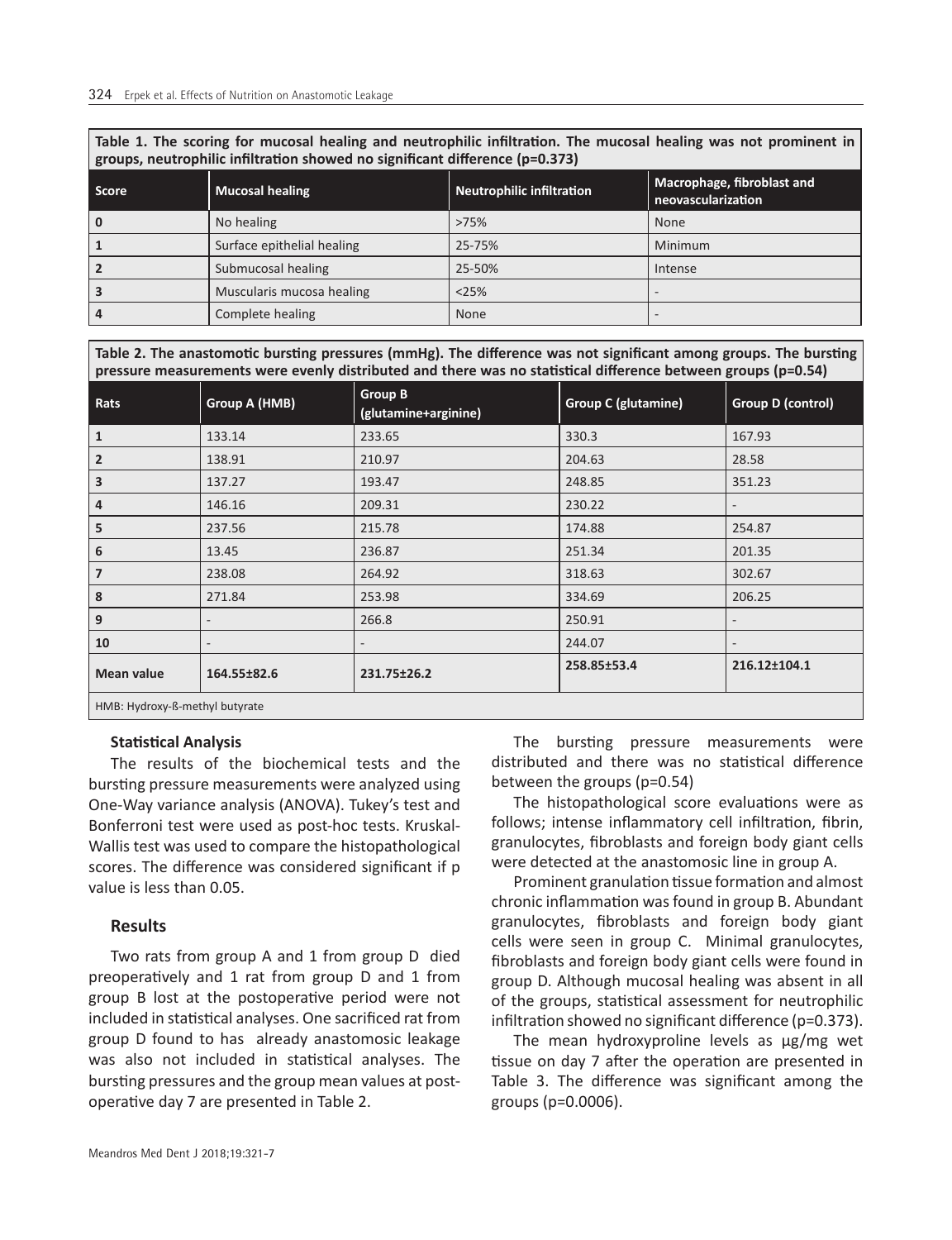| Table 3. The tissue hydroxyproline levels (µg/mg wet tissue). The difference was significant among groups (p=0.0006) |                |                                        |                            |                   |  |  |  |
|----------------------------------------------------------------------------------------------------------------------|----------------|----------------------------------------|----------------------------|-------------------|--|--|--|
| Rats                                                                                                                 | Group A (HMB)  | <b>Group B</b><br>(glutamine+arginine) | <b>Group C (glutamine)</b> | Group D (control) |  |  |  |
| $\mathbf{1}$                                                                                                         | 5.701710       | 6.224519                               | 3.165495                   | 4.307143          |  |  |  |
| $\overline{2}$                                                                                                       | 4.577269       | 5.996345                               | 5.744869                   | 3.869284          |  |  |  |
| 3                                                                                                                    | 4.422086       | 5.154676                               | 3.060069                   | 3.194277          |  |  |  |
| $\overline{4}$                                                                                                       | 5.768745       | 4.230429                               | 4.648631                   | 3.207473          |  |  |  |
| 5                                                                                                                    | 6.763813       | 9.149859                               | 4.185815                   | 2.982836          |  |  |  |
| 6                                                                                                                    | 7.300578       | 4.685690                               | 4.873407                   | 3.755051          |  |  |  |
| $\overline{7}$                                                                                                       | 5.971772       | 6.108625                               | 5.558381                   | 3.304370          |  |  |  |
| 8                                                                                                                    | 4.681921       | 10.757017                              | 4.444135                   | 3.161469          |  |  |  |
| 9                                                                                                                    |                | 4.448646                               | 3.798093                   |                   |  |  |  |
| 10                                                                                                                   |                |                                        | 4.419914                   |                   |  |  |  |
| Mean value                                                                                                           | $5.64 \pm 1.0$ | $6.30 \pm 2.2$                         | $4.39 \pm 0.8$             | $3.47 \pm 0.4$    |  |  |  |

The hydroxyproline levels were higher in group A which included HMB administration compared to both the control group and group C which included glutamine administration (p=0.02). On the other hand, the hydroxyproline levels were higher in group B rats which received glutamine+arginine compared to both p and group C which included glutamine administration (p<0.01).

## **Discussion**

Colon resections and anastomoses, particularly distal portion of the left colon, carry higher risk for anastomotic leakage and disintegration. Despite developments in surgical techniques and tools, morbidity and mortality rates related to anastomotic leakage after colon surgery remain high. Consequently, the studies on intestinal anastomosis focus on the colon (11). Thus, we preferred to investigate the effects of HMB on colonic anastomoses.

Wilson et al. (12) mentioned that the studied agent HMB used in our study shows its effect on anticatabolic and protective mechanisms, thus enhancing protein synthesis. Manzano et al. (13) stated that HMB activates protein synthesis by activating the intracellular protein called mammalian target of rapamycin (mTOR). The mTOR signaling pathway is activated primarily when sufficient amount of intracellular glucose, amino acid and lipoproteins are available and enhances protein and amino acid synthesis by stimulating ribosomes. Insulin like growth factor-1 is the primary stimulus that activates mTOR

in muscle cells while increasing HMB effect on mTOR (13,14).

The factors that have influence on wound healing can be classified under two main topics. The factors related to reduced collagen synthesis such as chronic nutritional disorders, diabetes, uremia, trauma, radiation injury, advanced age and the surgical factors such as tissue injury, infection of the tissue, poor vascularization or circulation of the tissue may influence wound healing (15).

The healing of intestinal anastomoses can be evaluated according to mechanical, biochemical or histopathological aspects. Mechanical evaluation includes assessment of bursting and breaking forces while biochemical evaluation includes rate, amount and structure of collagen synthesis at the anastomotic line (16). Croinin et al. (17) reported that the anastomotic bursting pressures gradually increased from the third day on and reached to maximum levels on day 10 while the hydroxyproline levels at the anastomotic area decreased by 40% within the first three days, approached to normal levels by approximately at the fifth day and raised above normal by days 10-14. In our study, the bursting pressure measurements were evenly distributed and there was no significant statistical difference between four groups (p>0.54).

Yıldız et al. (18) investigated the effects of cyanoacrylate on colonic anastomoses and measured bursting pressures and tissue hydroxyproline levels. The bursting pressures were found to be significantly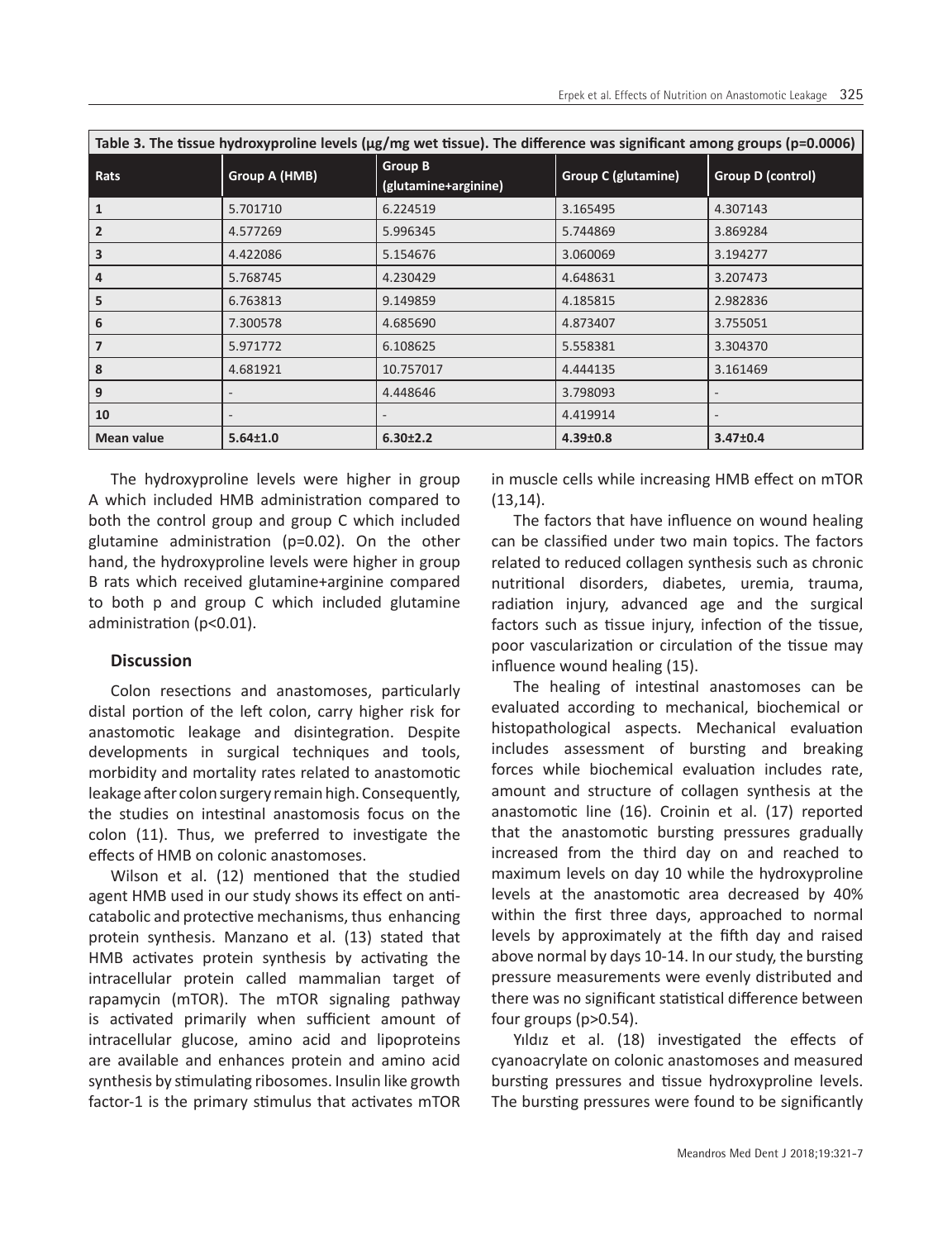different between groups while there was no significant difference for the tissue hydroxyproline levels. Madden and Peacock (19) reported that in order to explain the role of collagen in the biology of wound healing, the collagen synthesis and lysis ratio should be considered as well as the available collagen amount. The investigators reported that collagen synthesis and disposition can be determined by applying labeled proline periodically and measuring hydroxyproline levels of the wound and they conducted a study for this purpose on rats. In our study, the hydroxyproline levels at the anastomotic line were significantly increased on day 7 in group A (HMB) compared to group D (control) (p<0.002). Similarly, hydroxyproline levels at the anastomotic line were significantly increased on day 7 in group B (glutamine+arginine) compared to group D (control).

Considering that the sutures maintain anastomotic endurance during the early period of reduced collagen concentration (20), the pressure resistance and suturing techniques appear to be correlated.

The tensile strength of the suture material is required for bridging between the newly formed collagen tissue and restoring the original tension of the intestinal wall. Therefore, improved collagen synthesis plays the primary role in wound healing and inhibition of regulation influences anastomotic tension. Additionally, fibrillary quality besides collagen mass determines tension and collagen type and stability of crosslinks are important for tension. The tensile strength depends on mechanical stability of the collagen fibrils and the formation of intermolecular crosslinks (16). In our study, although the mucosal healing was not observed in any of the groups, the statistical analysis for neutrophilic infiltration showed no significant difference.

#### **Conclusion**

In our study, the findings regarding tissue hydroxyproline levels were significant only while the anastomotic bursting pressures and the tissue histopathological results were insignificant. Although we believe this may be related with the late effects of HMB on tissue histopathology and tissue biochemistry, we suggest the preoperative enteral HMB supplementation could reduce the postoperative complications by improving anastomotic endurance.

#### **Ethics**

**Ethical Committee Approval:** Adnan Menderes University (ADU, Aydın, Turkey), Animal Ethical Committee (050.04/2011/099).

**Informed Consent:** Since it is an experiment on animals, there is no need for informed consent.

**Peer-review:** External and internal peer-reviewed.

# **Authorship Contributions**

Surgical and Medical Practices: E.K., H.E., A.S., Concept: H.E., E.K. Design: E.K., H.E., Data Collection or Processing: E.K, Ç.Y, İ.M., Analysis or Interpretation: H.E., E.K., Literature Search: E.K., E.M.Y., Writing: E.K., E.M.Y.

**Conflict of Interest:** No conflict of interest was declared by the authors.

**Financial Disclosure:** The authors declared that this study received no financial support.

#### **References**

- 1. Kasperk R, Philipps B, Vahrmeyer M, Willis S, Schumpelick V. Risikofaktoren der Anastomoseninsuffizienz nach sehr tiefer colorectaler und coloanaler Anastomose. Chirurg 2000; 71: 1365-9.
- 2. Tocchi A, Mazzoni G, Lepre L, Costa G, Liotta G, Agostini N et al. Prospective evaluation of omentoplasty in preventing leakage of colorectal anastomosis. Dis Colon Rectum 2000; 43: 951-5.
- 3. Tasdelen A, Algin C, Ates E, Kiper H, Inal M, Sahin F. Effect of leptin on healing of colonic anastomoses in rats. Hepatogastroenterology 2004; 51: 994-7.
- 4. Kiyama T, Efron DT, Tantry U, Barbul A. Effect of nutritional route on colonic anastomotic healing in the rat. J Gastrointest Surg 1999; 3: 441-6.
- 5. Gurleyik G, Gurleyik E, Yilmazcan A, Ozcan A, Onaran I, Unalmiser S. Effects of neurotensin on the healing of experimental anastomosis of the colon. Acta Chir Belg 2002; 102: 33-6.
- 6. Kiyama T, Onda M, Tokunaga A, Yoshiyuki T, Barbul A. Effect of early postoperative feeding on the healing of colonic anastomoses in the presence of intra-abdominal sepsis in rats. Dis Colon Rectum 2000; 43(10 Suppl): 54-8.
- 7. Wildhaber BE, Yang H, Spencer AU, Drongowski RA, Teitelbaum DH. Lack of enteral nutrition--effects on the intestinal immune system. J Surg Res 2005; 123: 8-16.
- 8. Miller A.L, Therpeutic Considerations of L-Glutamine : A Review of the Literature Altren Med Rev 1999; 4: 239-48.
- 9. Kirk SJ, Barbul A. Role of arginine in trauma, sepsis, and immunity. Journal of Parenteral & Enteral Nutrition 1990; 14: 226S-9S.
- 10. Eley HL, Russell ST, Tisdale MJ. Attenuation of depression of muscle protein synthesis induced by lipopolysaccharide, tumor necrosis factor, and angiotensin II by β-hydroxy-βmethylbutyrate. Am J Physiol Endocrinol Metab 2008; 295: 1409-16.